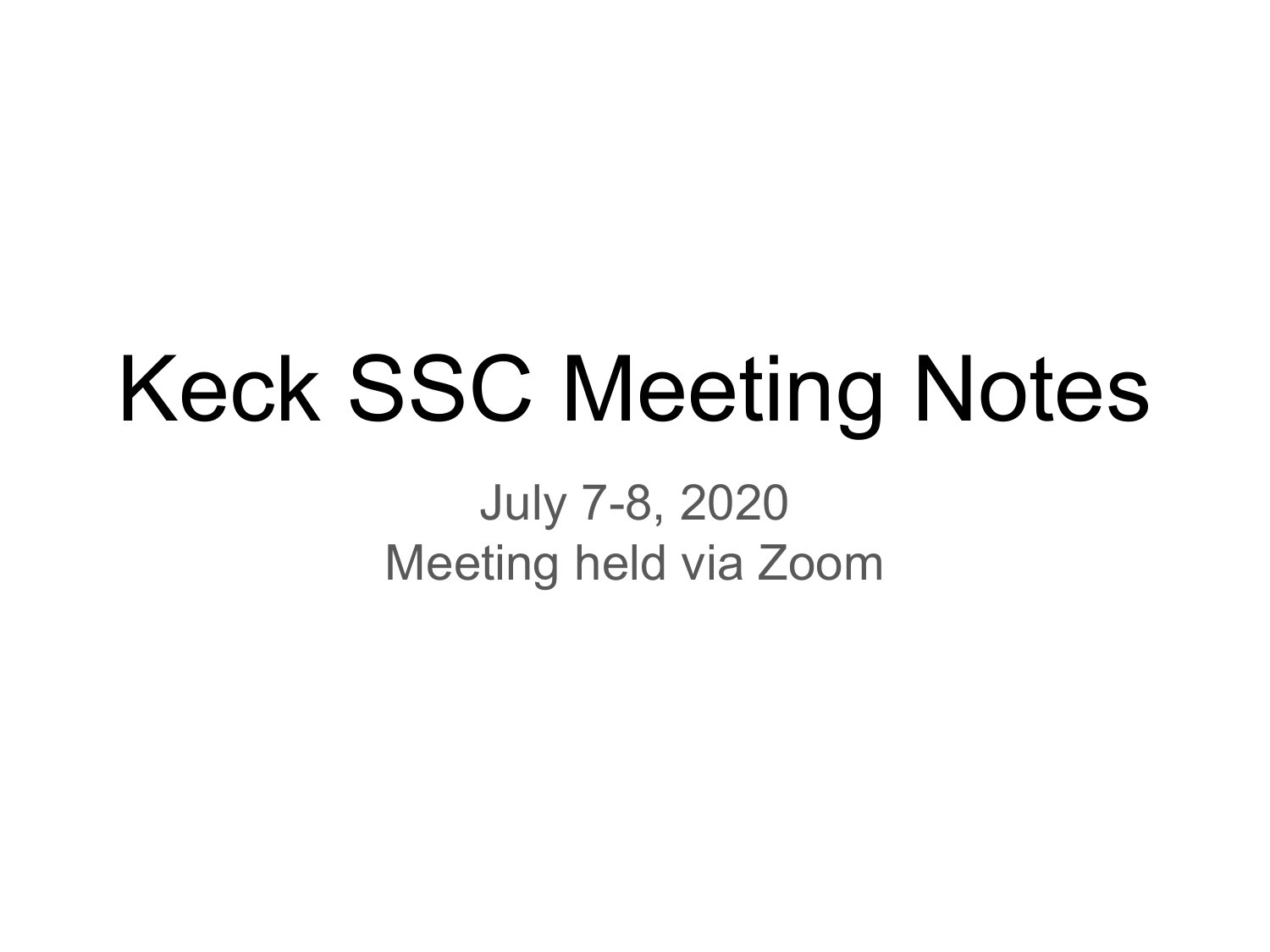## Introduction and Announcements

- The SSC welcomes Andrew Howard as the new Caltech representative.
- We thank Evan Kirby for his service and many contributions to the SSC during his term.
- The SSC congratulates Leslie Kissner on her retirement, and we thank Leslie for her outstanding work at WMKO over the past 17 years. We will miss you!
- We congratulate the segment repair team for completing their work with exceptional skill, ensuring the scientific future of the Keck telescopes.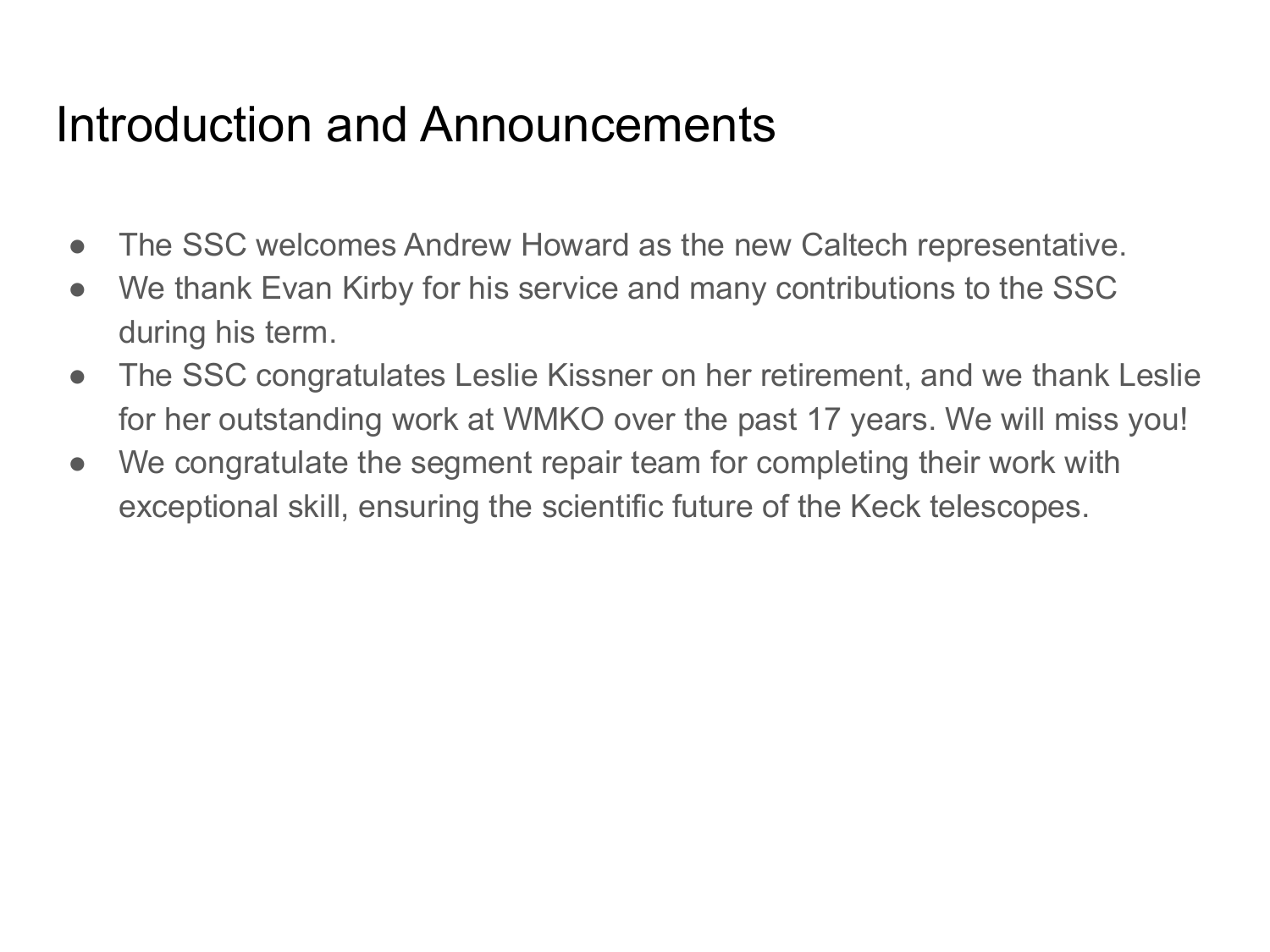- Publication metrics (from D. Crabtree) show that Keck remains strong among ground-based telescopes, though now #5 in Crabtree's Total Impact metric.
	- ALMA is #1 overall, with CFHT & UKIRT higher due to their surveys, VLA higher due to many more papers (though with lower average impact)

#### Overall Performance

This slide shows a summary of telescope performance. The two axes are MIPP and Total Impact, while the size of the points represent the total papers per telescope for 2013-2017. The color of the circles represents the fraction of papers in the top 10% of cited papers in the complete sample

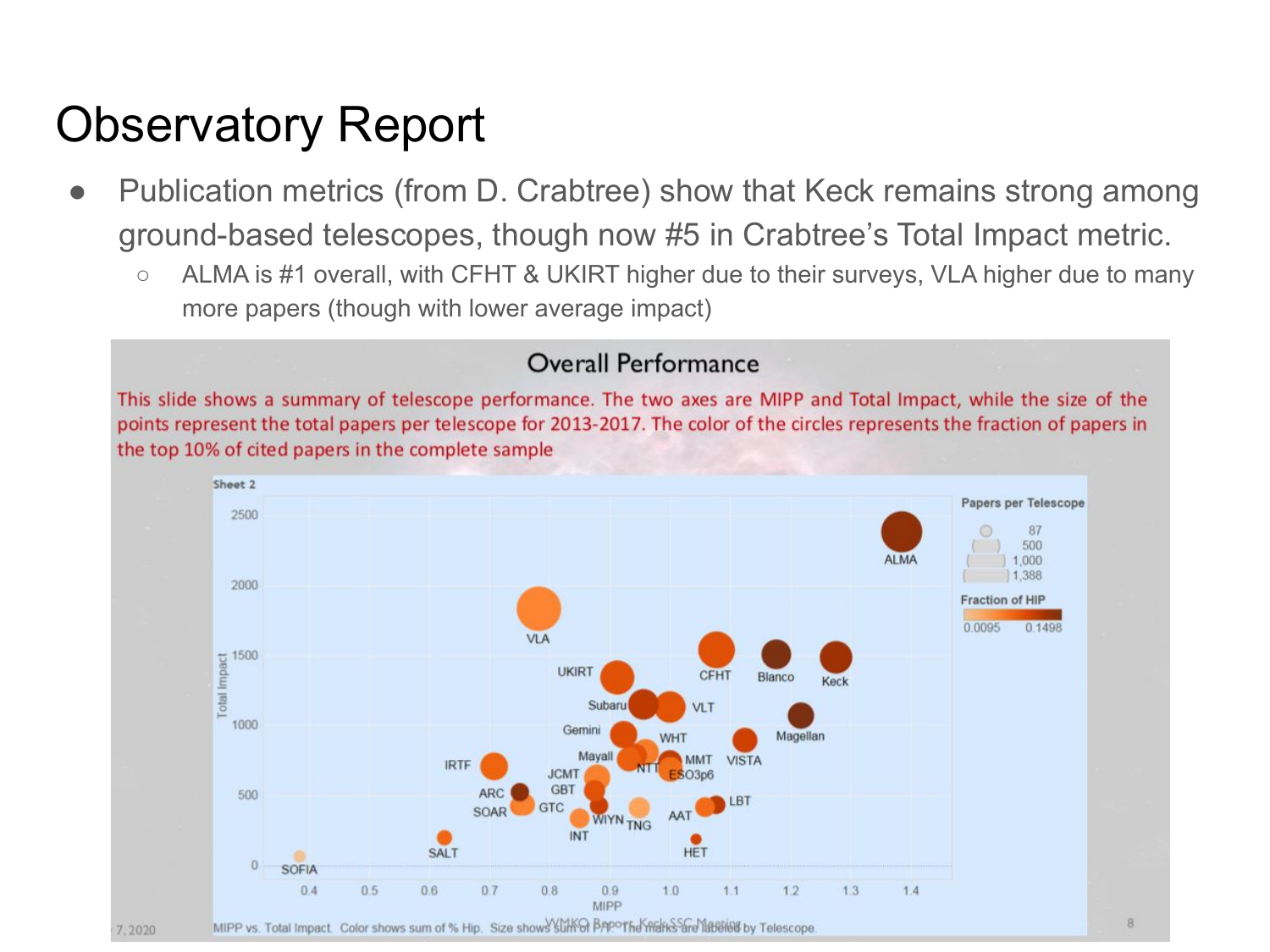- COVID-19: WMKO currently at Risk Level 3 ("Act with Care").
	- Restricted operations, day crew limited to 12 people, most employees still working from home. Projects proceedings more slowly.
	- WMKO Farms2Families (F2F) program: purchases local produce & delivers to community using Keck staff+vehicles.
- Maunakea situation: no access issues lately
- Restructuring & MK Master Plan ongoing
- Leslie Kissner retiring in September after 17 yrs at WMKO.
- Segment repair completed: all 84 segments over 5 years
	- No degradation seen in first segment repaired
	- Finished under budget & only with small delays (outside of the team's control)
	- Huge success, thanks esp. due early recognition of the problem & the funding approach
- Tertiary mirror cracks now seen in K2, identical to segment cracks
	- Have to strip coating to inspect K1 tertiary. Since now have deployable tertiary for K1, might just fix K1 then swap into K2, instead of fixing both historical tertiaries.
- K1 pier repair (oil seepage issue): June 2019 installation of oil dams have significantly reduced oil ingestion into grout & foundation.
	- Working with JPL Deep Space Network & external consultants on assessment + repair plan.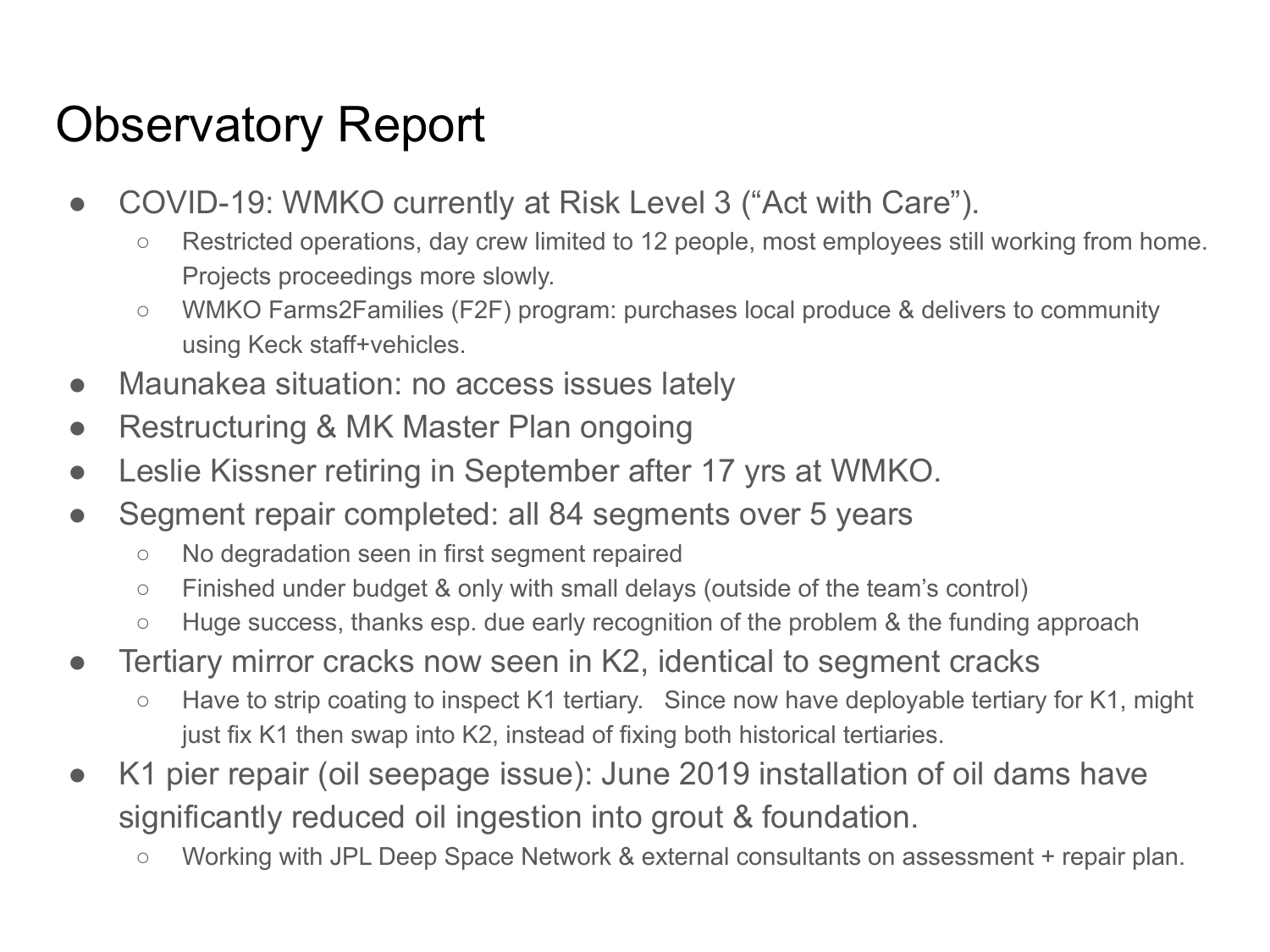- KAPA: full system review planned in Sept
- TDA: disabled for first 4 weeks of science operations, restarted in mid-June with limitations
	- no instrument changes for ToOs currently
	- must submit triggers by 4 pm HST
	- all observers must prepare PJ mode in advance
- Pajama mode: new observing mode set up on short notice
	- Need to consider long-term impact on science at November SSC meeting
- Data Services Initiative: NASA CAN overguide proposal accepted
	- Will mean changes for observers' preparations for observing
	- CY 2020-2023: development & deployment, with significant DRP contributions from partners
	- WMKO will maintain beyond CY2023
	- PI is J. O'Meara, with WMKO+NExScI work. Will include 2 new WMKO hires + 1 at NExScI

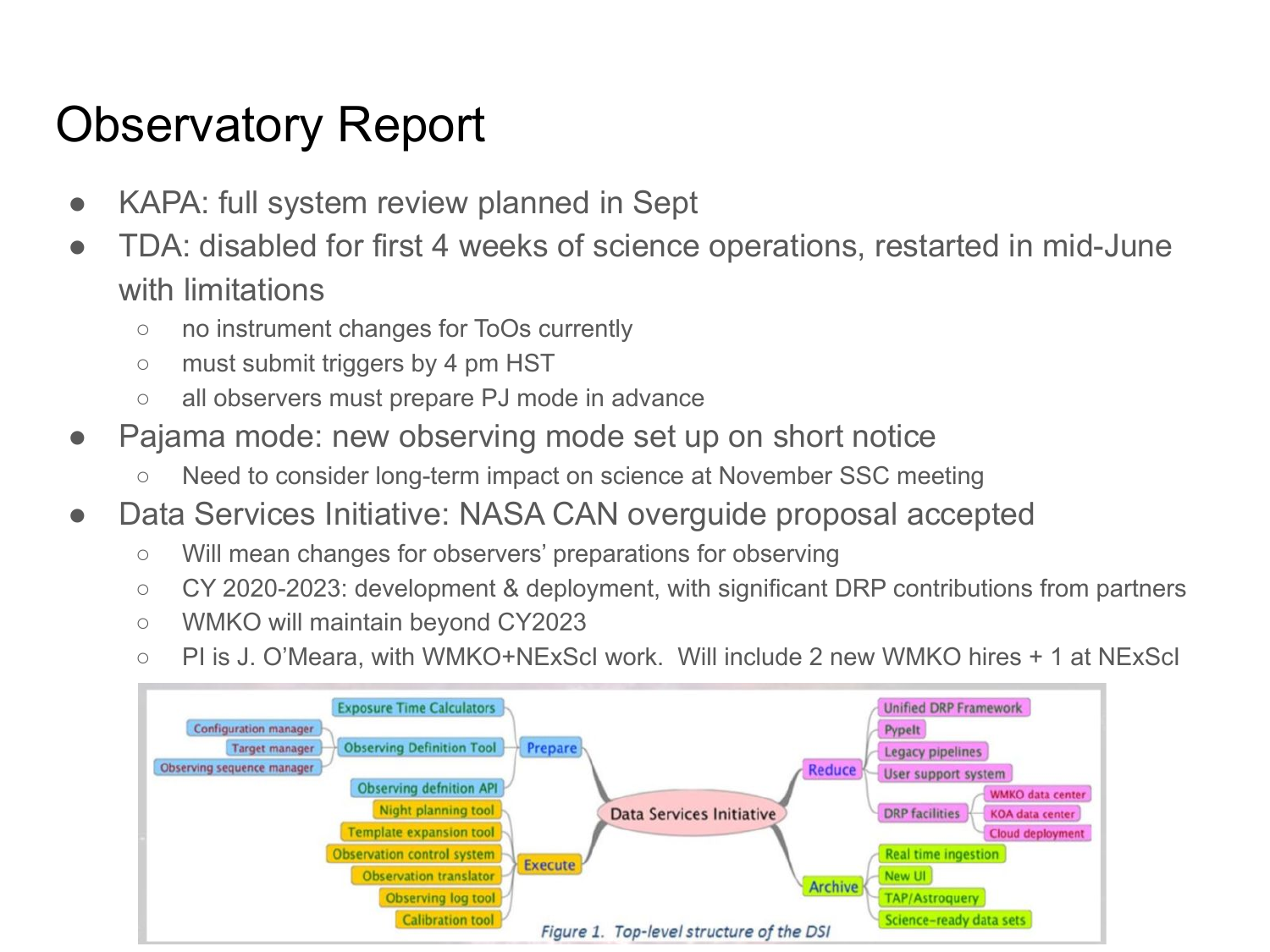- COVID impact on projects: KPF & KCRM holding schedule for now, but anticipate schedule slip due to vendor delays & campus shutdowns.
- LRIS: ongoing amplifier issues, red upgrade work underway.
- DEIMOS: continuing detector issues CCD5 is dead, also bias+gain issues with 2 other CCDs. Impacts to both spectroscopy & imaging.
- Keck Science Meeting (Sept 2020) will be entirely online.
- NASA Keck User Group continues to be very satisfied with WMKO.
- FY21 budget planning approach: foregoing the usual detailed planning process due to COVID-19 uncertainties. Maintaining a "hold steady" budget for now, with more detailed planning+budgeting to come in the fall.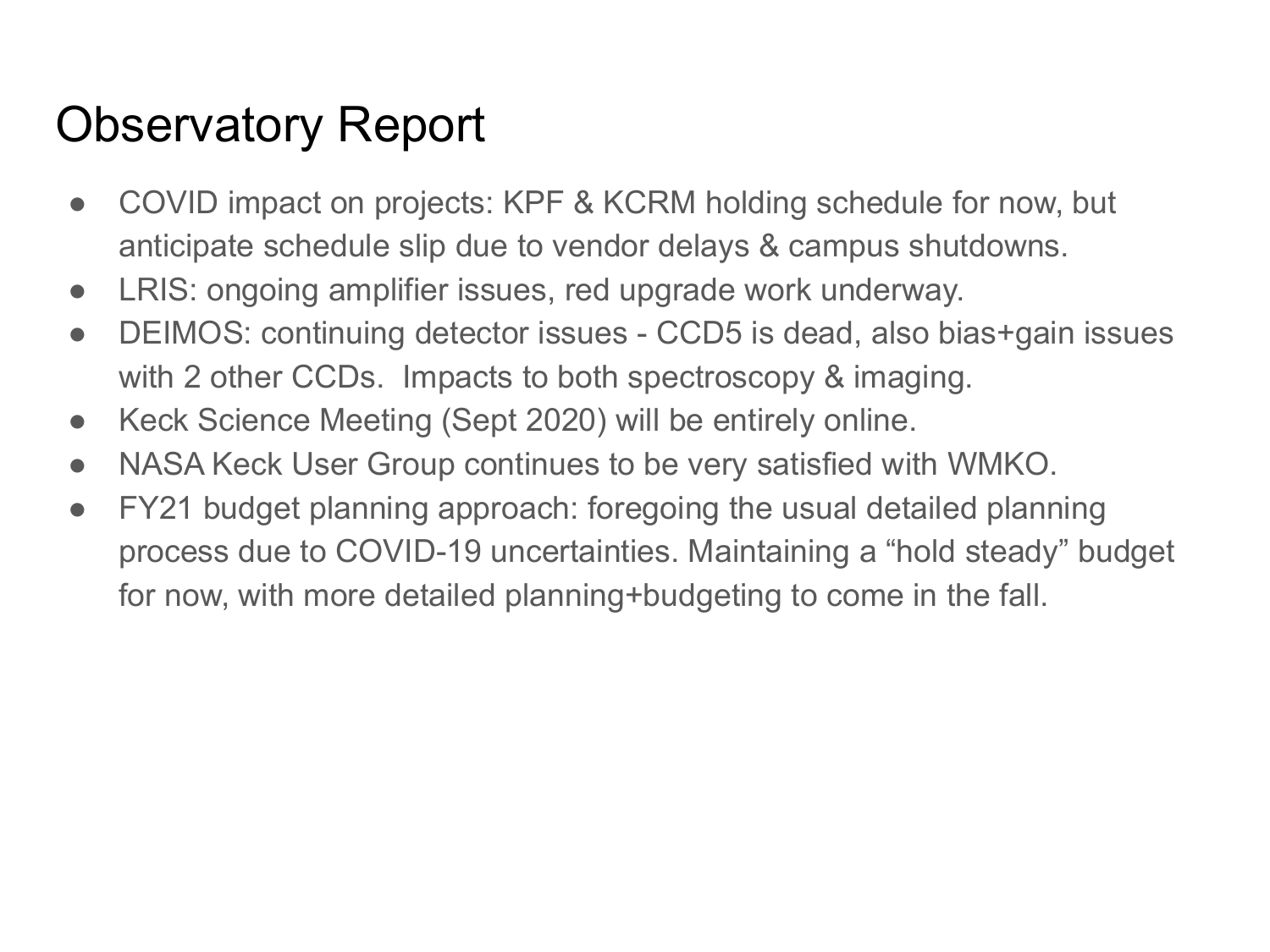## White Paper review process

- Most of the meeting time was devoted to review and evaluation of white papers, including concept studies, Phase A proposals, and requests for support for proposal preparation.
- 12 white papers were evaluated, including 5 concept studies and 7 projects requesting Phase A support and/or support for proposal preparation.
- One additional white paper requested visitor instrument status, but WMKO policy does not currently allow visitor instruments.
- Grand total funding requested was \$800k, compared with \$400k available in this year's proposal call.
- Projects supported in last year's call were invited to present progress reports.
- Reports on AO initiatives were also presented.